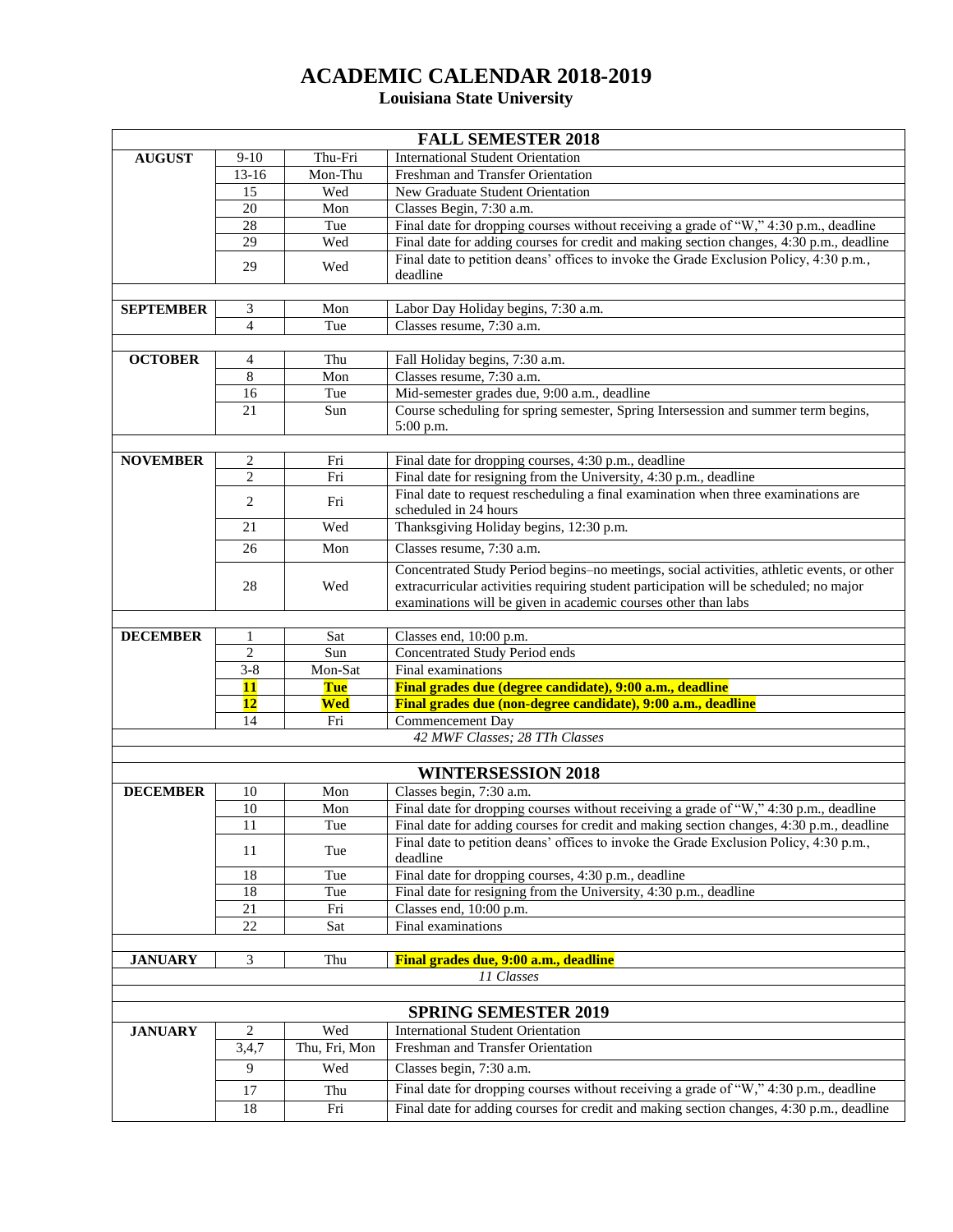|               |                 |            | Final date to petition deans' offices to invoke the Grade Exclusion Policy, 4:30 p.m.,                                                                  |
|---------------|-----------------|------------|---------------------------------------------------------------------------------------------------------------------------------------------------------|
|               | 18              | Fri        | deadline                                                                                                                                                |
|               | 21              | Mon        | Martin Luther King Day Holiday begins, 7:30 a.m.                                                                                                        |
|               | 22              | Tue        | Classes resume, 7:30 a.m.                                                                                                                               |
|               |                 |            |                                                                                                                                                         |
| <b>MARCH</b>  | 4               | Mon        | Mardi Gras Holiday begins, 7:30 a.m.                                                                                                                    |
|               | 6               | Wed        | Classes resume, 12:30 p.m.                                                                                                                              |
|               | 12              | Tue        | Mid-semester grades due, 9:00 a.m.                                                                                                                      |
|               | 22<br>22        | Fri<br>Fri | Final date for dropping courses, 4:30 p.m., deadline                                                                                                    |
|               |                 |            | Final date for resigning from the University, 4:30 p.m., deadline<br>Final date to request rescheduling a final examination when three examinations are |
|               | 22              | Fri        | scheduled in 24 hours                                                                                                                                   |
|               | 24              | Sun        | Course scheduling for fall semester, Summer Intersession and Wintersession begins,<br>5:00 p.m.                                                         |
|               |                 |            |                                                                                                                                                         |
| <b>APRIL</b>  | 15              | Mon        | Spring Break begins, 7:30 a.m.                                                                                                                          |
|               | 22              | Mon        | Classes resume, 7:30 a.m.                                                                                                                               |
|               |                 |            | Concentrated Study Period begins-no meetings, social activities, athletic events, or other                                                              |
|               | 24              | Wed        | extracurricular activities requiring student participation will be scheduled; no major                                                                  |
|               |                 |            | examinations will be given in academic courses other than labs                                                                                          |
|               | 27              | Sat        | Classes end, 10:00 p.m.                                                                                                                                 |
|               | 28              | Sun        | Concentrated Study Period ends                                                                                                                          |
|               | 29              | Mon        | Final examinations begin                                                                                                                                |
| <b>MAY</b>    | 4               | Sat        | Final examinations ends                                                                                                                                 |
|               | 7               | <b>Tue</b> | Final grades due (degree candidate), 9:00 a.m., deadline                                                                                                |
|               | $\bf{8}$        | <b>Wed</b> | Final grades due (non-degree candidate), 9:00 a.m., deadline                                                                                            |
|               | $10 - 11$       | Fri-Sat    | <b>Commencement Activities</b>                                                                                                                          |
|               |                 |            | 42 MWF Classes; 28 TTh Classes                                                                                                                          |
|               |                 |            |                                                                                                                                                         |
|               |                 |            | <b>SPRING INTERSESSION 2019</b>                                                                                                                         |
| <b>MAY</b>    | 13              | Mon        | Classes begin, 7:30 a.m.                                                                                                                                |
|               | 13              | Mon        | Final date for dropping courses without receiving a grade of "W," 4:30 p.m., deadline                                                                   |
|               | 14              | Tue        | Final date for adding courses for credit and making section changes, 4:30 p.m., deadline                                                                |
|               | 14              | Tue        | Final date to petition deans' offices to invoke the Grade Exclusion Policy, 4:30 p.m.,                                                                  |
|               |                 |            | deadline                                                                                                                                                |
|               | 21              | Tue        | Final date for dropping courses, 4:30 p.m., deadline                                                                                                    |
|               | 21<br>24        | Tue<br>Fri | Final date for resigning from the University, 4:30 p.m., deadline<br>Classes end, 10:00 p.m.                                                            |
|               | 27              | Mon        | Final examinations                                                                                                                                      |
|               | $\overline{29}$ | Wed        | Final grades due, 9:00 a.m., deadline                                                                                                                   |
|               |                 |            | 11 Classes                                                                                                                                              |
|               |                 |            |                                                                                                                                                         |
|               |                 |            | <b>SUMMER TERM 2019</b>                                                                                                                                 |
|               |                 |            | <b>SESSION A</b>                                                                                                                                        |
| <b>MAY</b>    | 24              | Fri        | <b>International Student Orientation</b>                                                                                                                |
|               | 28-30           | Tue-Thu    | Freshman and Transfer Orientation                                                                                                                       |
|               |                 |            |                                                                                                                                                         |
| $\bold{JUNE}$ | 3               | Mon        | Classes begin, 7:30 a.m.                                                                                                                                |
|               | 5               | Wed        | Final date for dropping courses without receiving a grade of "W," 4:30 p.m., deadline                                                                   |
|               | 6               | Thu        | Final date for adding courses for credit and making section changes, 4:30 p.m., deadline                                                                |
|               | 6               | Thu        | Final date to petition deans' offices to invoke the Grade Exclusion Policy, 4:30 p.m.,                                                                  |
|               |                 |            | deadline                                                                                                                                                |
| <b>JULY</b>   | 1               | Mon        | Mid-term grades due, 9:00 a.m.                                                                                                                          |
|               | 4               | Thu        | Independence Day Holiday begins, 7:30 a.m.                                                                                                              |
|               | 5               | Fri        | Classes resume, 7:30 a.m.                                                                                                                               |
|               | 9               | Tue        | Final date for dropping courses, 4:30 p.m., deadline                                                                                                    |
|               | 9               | Tue        | Final date for resigning from the University, 4:30 p.m., deadline                                                                                       |
|               | 22              | Mon        | Classes end, 10:00 p.m.                                                                                                                                 |
|               | 23              | Tue        | <b>Concentrated Study Day</b>                                                                                                                           |
|               | 24              | Wed        | Final examinations begin                                                                                                                                |
|               | 25              | Thu        | Final examinations end                                                                                                                                  |